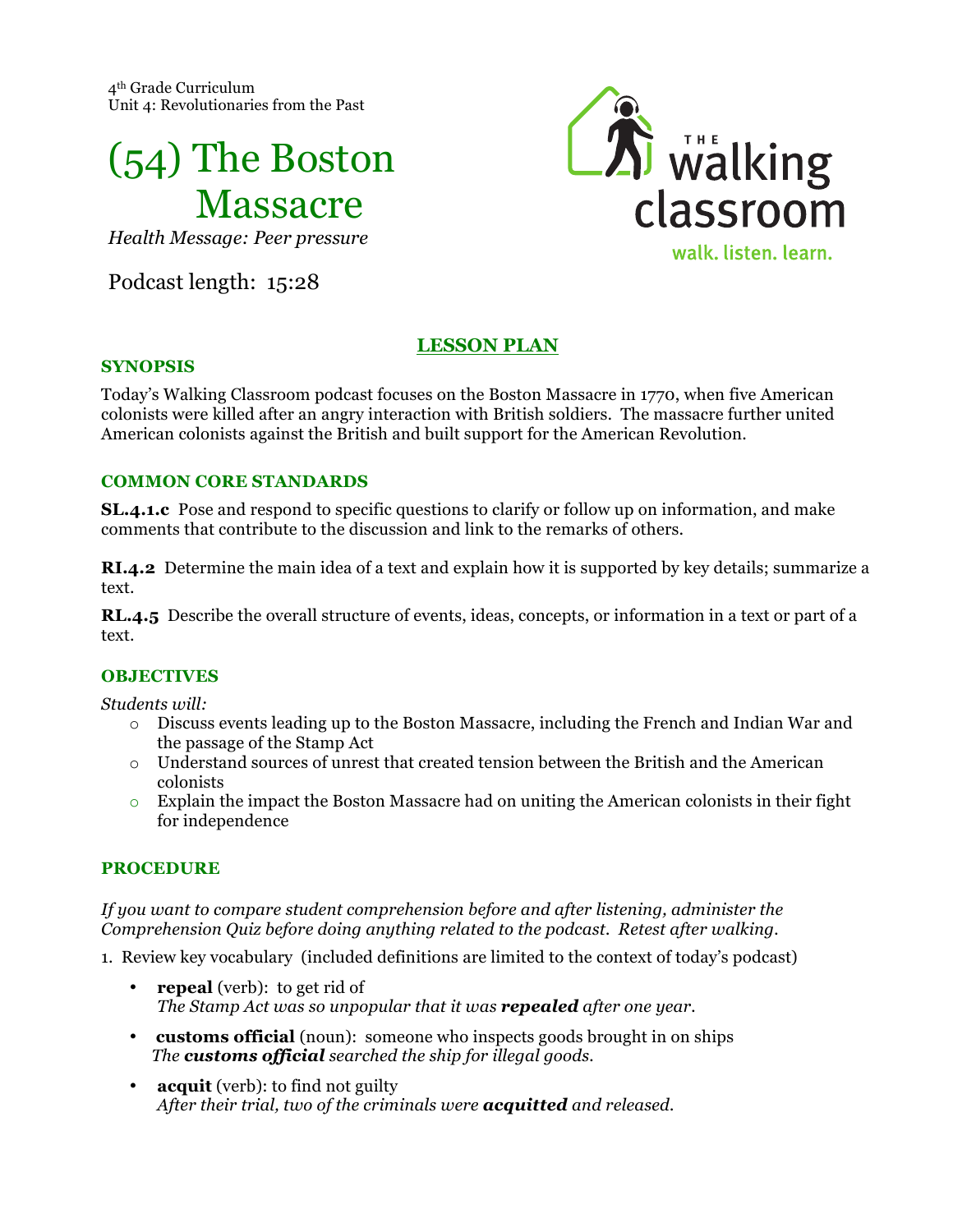2. Build background by asking students, "What is a massacre? Why would people choose to become violent when fighting for their rights?" *(allow time for discussion)*

3. Podcast preview: "How many of you have ever felt that a rule imposed on you was unfair? What did you do to change your situation? Today we're going to learn more about an historical conflict between the British and the American colonists called the Boston Massacre. Ready? Let's go!"

4. Walk!

5. Upon return to the classroom, discuss the main ideas and highlights of the podcast. Main ideas and highlights might include the following:

- o The Boston Massacre is an example of a historical event that can be seen in very different ways, depending on your perspective.
- o The Boston Massacre was the end result of a long series of acts by the British Parliament that the American colonies saw as extremely unfair.
- $\circ$  The Boston Massacre helped unify American colonists against the British and build support for the American Revolution.

6. Administer comprehension quiz.

### **QUESTIONS FOR THOUGHT AND DISCUSSION**

1. Enthusiastically ask students how they feel post-walk. Foster a healthy attitude toward exercise by reminding students that physical activity improves brain function.

2. What did you learn about the Boston Massacre? What significant events leading up to the massacre created such a strong feeling of unrest?

3. How did Paul Revere's depiction of the Boston Massacre shape American colonists' attitudes toward the British? Was his depiction fair?

4. Many people argue that acceptance helps people find happiness. Do you think that the American colonists would have been happy if they had just accepted the conditions of British rule? How do you know when you should accept what someone tells you and when you should question it?

#### **COMPREHENSION QUIZ ANSWER KEY**

| 1. b | 6. a    |
|------|---------|
| 2. a | 7.3,1,2 |
| 3. a | 8. b    |
| 4. b | 9. b    |
| 5. c | 10. a   |

For additional information on related websites and activities, visit our website: www.thewalkingclassroom.org